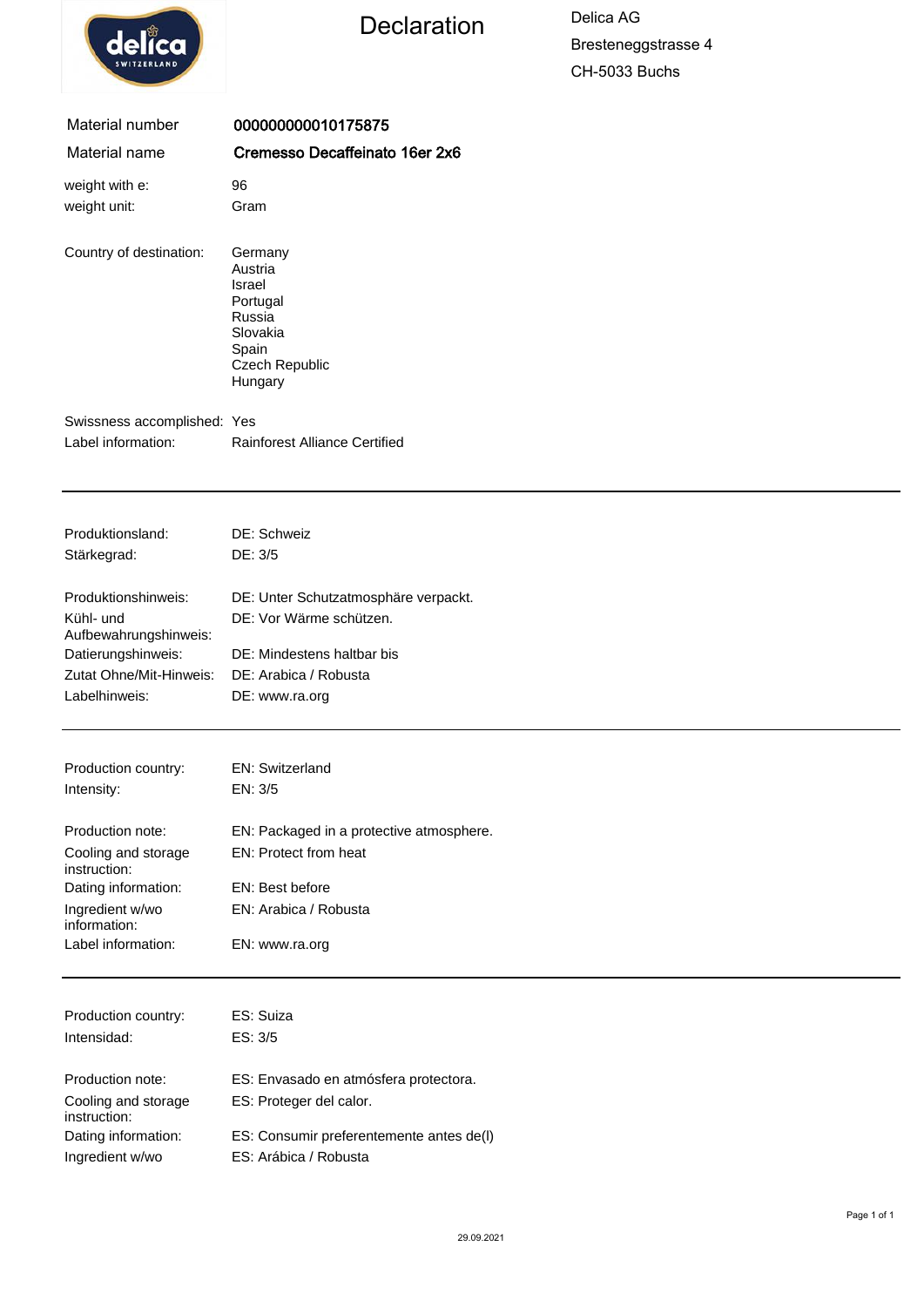

# Declaration Delica AG

Bresteneggstrasse 4 CH-5033 Buchs

### Material number Material name

000000000010175875 Cremesso Decaffeinato 16er 2x6

information:

Label information: ES: www.ra.org

| Production country:<br>Intensidade: | PT: Suíça<br>PT: 3/5                 |
|-------------------------------------|--------------------------------------|
| Production note:                    | PT: Embalado em atmosfera protetora. |
| Cooling and storage<br>instruction: | PT: Proteger do calor.               |
| Dating information:                 | PT: Consumir de preferência antes de |
| Ingredient w/wo<br>information:     | PT: Arábica / Robusta                |
| Label information:                  | PT: www.ra.org                       |
| Production country:                 | HU: Svájc                            |
| Intenzitás:                         | HU: 3/5                              |
|                                     |                                      |
| Production note:                    | HU: Védőgázas csomagolásban.         |
| Cooling and storage<br>instruction: | HU: Hűvös helyen tárolandó.          |
| Dating information:                 | HU: Minőségét megőrzi:               |
| Ingredient w/wo<br>information:     | HU: Arabica / Robusta                |
| Label information:                  | HU: www.ra.org                       |
| Production country:                 | SK: Švajčiarsko                      |
| Intenzita:                          | SK: 3/5                              |
|                                     |                                      |
| Production note:                    | SK: Balené v ochrannej atmosfére.    |
| Cooling and storage<br>instruction: | SK: Skladujte na chladnom mieste.    |
| Dating information:                 | SK: Minimálna trvanlivosť do         |
| Ingredient w/wo<br>information:     | SK: Arabica / Robusta                |
| Label information:                  | SK: www.ra.org                       |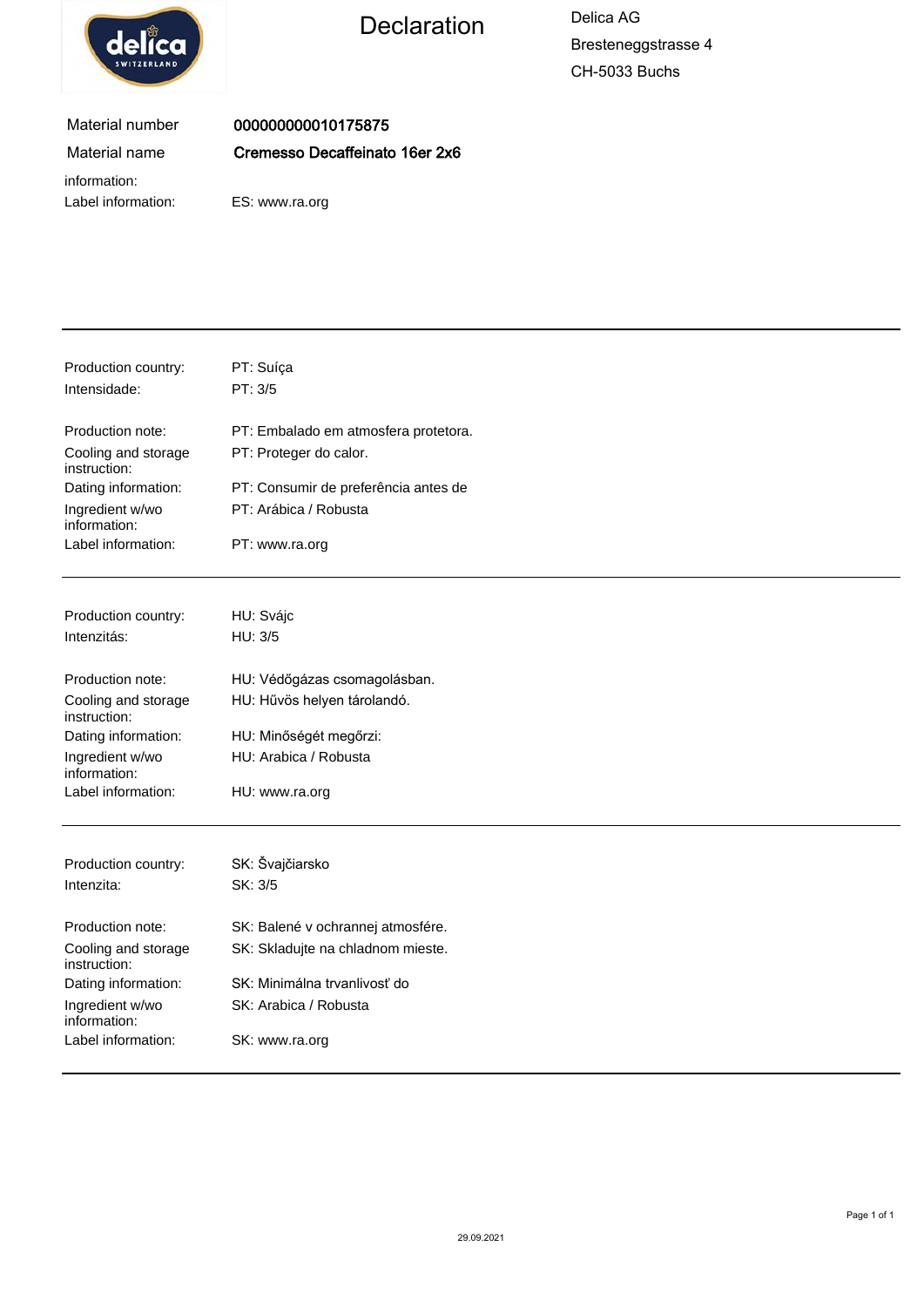

## Declaration Delica AG

Bresteneggstrasse 4 CH-5033 Buchs

| Material number                     | 000000000010175875                  |           |
|-------------------------------------|-------------------------------------|-----------|
| Material name                       | Cremesso Decaffeinato 16er 2x6      |           |
| Production country:                 | CS: Švýcarsko                       |           |
| Intenzita:                          | CS: 3/5                             |           |
| Production note:                    | CS: Baleno v ochranné atmosféře.    |           |
| Cooling and storage<br>instruction: | CS: Chraňte před teplem.            |           |
| Dating information:                 | CS: Minimálni trvanlivost do        |           |
| Ingredient w/wo<br>information:     | CS: Arabica / Robusta               |           |
| Label information:                  | CS: www.ra.org                      |           |
|                                     |                                     |           |
| Production country:                 | RU: Швейцария                       |           |
| Крепость:                           | RU: 3/5                             |           |
| Production note:                    | RU: Упаковано в защитной атмосфере. |           |
| Cooling and storage<br>instruction: | RU: Избегать хранения в тепле.      |           |
| Dating information:                 | RU: Минимальный срок хранения до    |           |
| Ingredient w/wo<br>information:     | RU: Арабика / Робуста               |           |
| Label information:                  | RU: www.ra.org                      |           |
|                                     |                                     |           |
| Production country:                 |                                     | HF: שוויע |

| T TUUUCUUT CUUTIUY.                 | ∟וו. שוו⊤                  |
|-------------------------------------|----------------------------|
| אינטנסיוויות:                       | HE: 3/5                    |
| Production note:                    | :HE ארוז בסביבה מוגנת.     |
| Cooling and storage<br>instruction: | :HE יש לשמור בפני חום.     |
| Dating information:                 | HE: טוב עד לפחות: ראה דופן |
| Ingredient w/wo<br>information:     | :HE ערביקה / רובוסטה       |
| Label information:                  | HE: www.ra.org             |

#### **Ingredients**

DE: **Röstkaffee, gemahlen, entkoffeiniert, in Kapseln**

#### Zutaten: Röstkaffee.

: Ursprung Kaffee: Nicht-EU.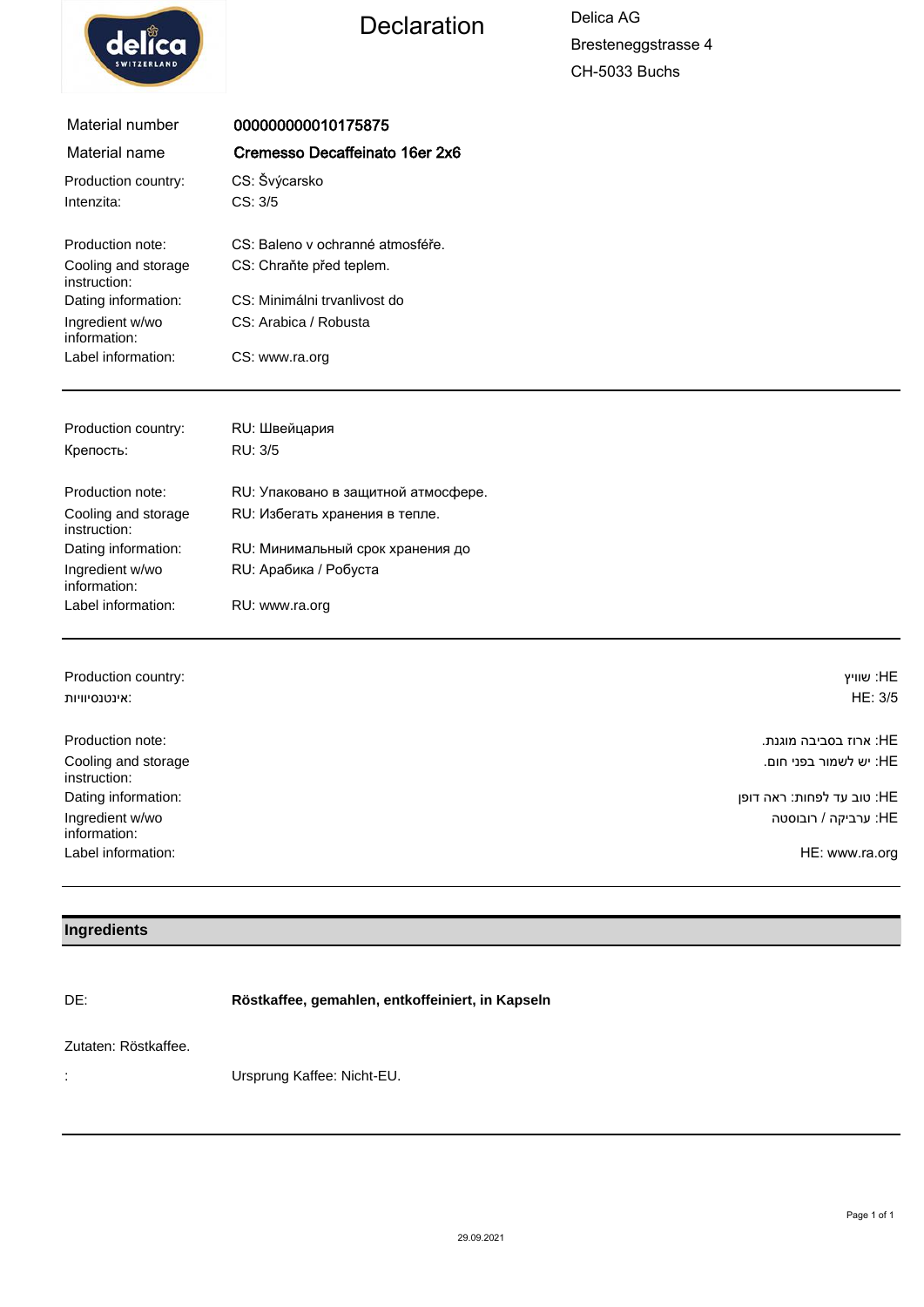| delica                                | <b>Declaration</b>                                      | Delica AG<br>Bresteneggstrasse 4<br>CH-5033 Buchs |  |  |
|---------------------------------------|---------------------------------------------------------|---------------------------------------------------|--|--|
| Material number<br>Material name      | 000000000010175875<br>Cremesso Decaffeinato 16er 2x6    |                                                   |  |  |
| EN:                                   | Ground roasted coffee, decaffeinated, in capsules       |                                                   |  |  |
| Ingredients: roasted coffee.          |                                                         |                                                   |  |  |
| $\ddot{\cdot}$                        | Origin coffee: Non-EU.                                  |                                                   |  |  |
|                                       |                                                         |                                                   |  |  |
| ES:                                   | Café molido de tueste natural descafeinado, en cápsulas |                                                   |  |  |
| Ingredientes: café de tueste natural. |                                                         |                                                   |  |  |
| İ,                                    | Origen café: Fuera de la UE.                            |                                                   |  |  |
|                                       |                                                         |                                                   |  |  |
| PT:                                   | Café torrado, moído, descafeinado, em cápsulas          |                                                   |  |  |
| Ingredientes: café torrado.           | Origem café: Não-UE.                                    |                                                   |  |  |
|                                       |                                                         |                                                   |  |  |
| HU:                                   | Koffeinmentes, pörkölt, őrölt kávé kapszulában          |                                                   |  |  |
| Összetevők: Pörkölt kávé.             |                                                         |                                                   |  |  |
|                                       | Származási kávé: Nem EU.                                |                                                   |  |  |
|                                       |                                                         |                                                   |  |  |
| SK:                                   | Pražená káva, mletá, bez kofeínu, v kapsulách           |                                                   |  |  |
| Zloženie: pražená káva.<br>÷          | Pôvod káva: Mimo EÚ.                                    |                                                   |  |  |